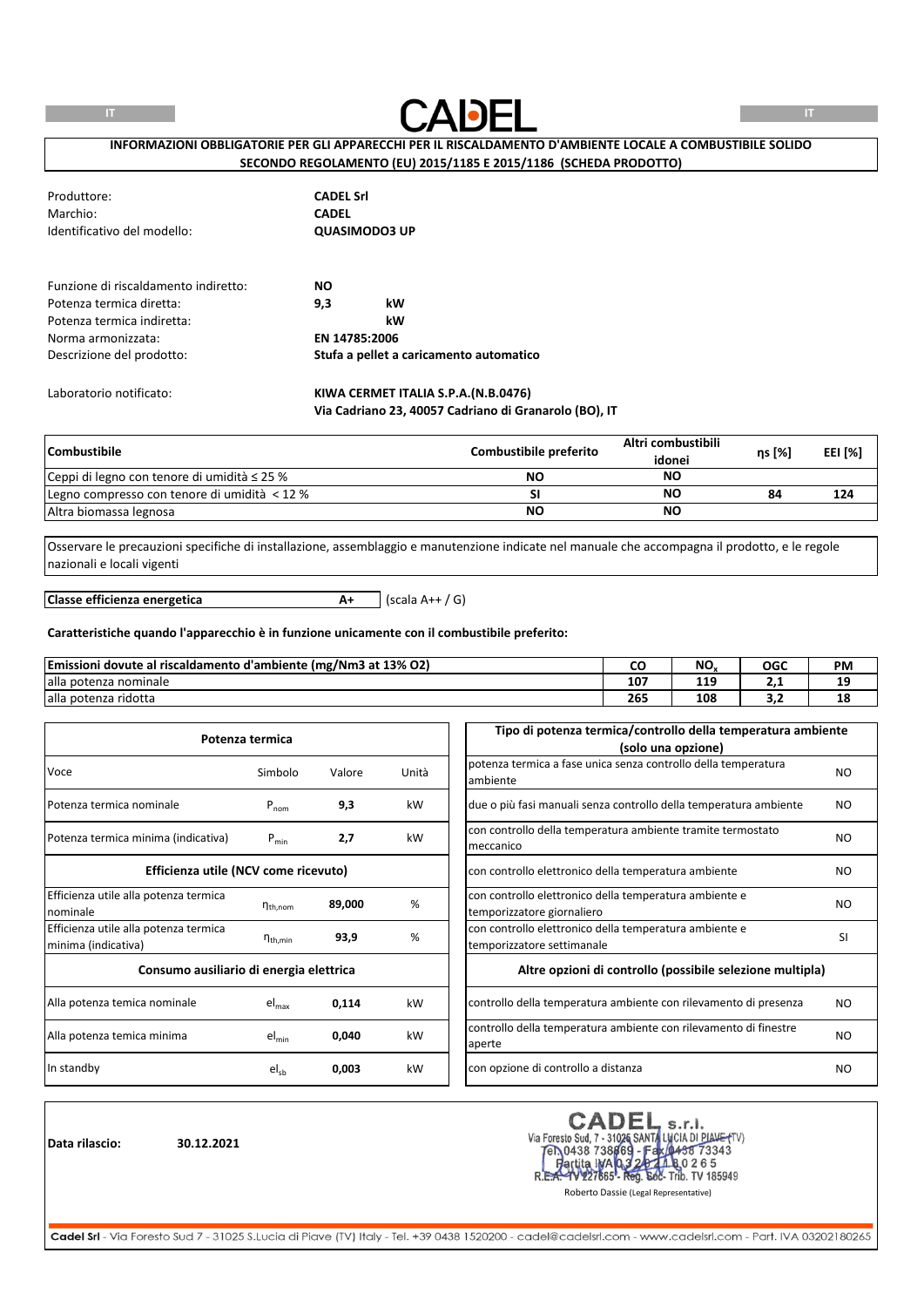**FR**



**FR**

## **EXIGENCES D'INFORMATIONS APPLICABLES AUX DISPOSITIFS DE CHAUFFAGE DÉCENTRALISÉS À COMBUSTIBLE SOLIDE SELON LE RÈGLEMENT (EU) 2015/1185 E 2015/1186 (FICHE PRODUIT)**

| Producteur:                     | <b>CADEL Srl</b>                          |
|---------------------------------|-------------------------------------------|
| Margue:                         | <b>CADEL</b>                              |
| Référence(s) du modèle:         | <b>QUASIMODO3 UP</b>                      |
| Fonction de chauffage indirect: | <b>NON</b>                                |
| Puissance thermique directe:    | kW<br>9,3                                 |
| Puissance thermique indirecte:  | kW                                        |
| Normes harmonisées:             | EN 14785:2006                             |
| Description du produit:         | Poêle à granulés à chargement automatique |
| Laboratoire notifié :           | KIWA CERMET ITALIA S.P.A.(N.B.0476)       |

## **Via Cadriano 23, 40057 Cadriano di Granarolo (BO), IT**

| <b>Combustible</b>                                  | Combustible de<br>référence: | <b>Autres combustibles</b><br>admissibles: | ns [%] | EEI [%] |
|-----------------------------------------------------|------------------------------|--------------------------------------------|--------|---------|
| Bûches de bois ayant un taux d'humidité $\leq$ 25 % | <b>NON</b>                   | <b>NON</b>                                 |        |         |
| Bois comprimé avant un taux d'humidité < 12 %       | OUI                          | <b>NON</b>                                 | 84     | 124     |
| Autre biomasse ligneuse                             | <b>NON</b>                   | <b>NON</b>                                 |        |         |

Respecter les précautions spécifiques d'installation, de montage et d'entretien indiquées dans la notice accompagnant le produit, ainsi que les réglementations nationales et locales en vigueur

**Classe d'efficacité énergétique**

**A+** (échelle A++ / G)

## **Caractéristiques pour une utilisation avec le combustible de référence:**

| Emissions dues au chauffage des locaux (mg/Nm3 at 13% O2) | w   | NO. | OGC | <b>PM</b> |
|-----------------------------------------------------------|-----|-----|-----|-----------|
| a la puissance :<br>e thermique nominale                  | 107 | 119 | .   | 10<br>--  |
| lá la puissance thermique minimale i                      | 265 | 108 | --  | 18        |

|                                       | <b>Puissance thermique</b> |        |                          | Type de contrôle de la puissance thermique/de la température de la  |            |
|---------------------------------------|----------------------------|--------|--------------------------|---------------------------------------------------------------------|------------|
|                                       |                            |        |                          | pièce (sélectionner un seul type)                                   |            |
| Caractéristique                       |                            | Valeur | Unité                    | contrôle de la puissance thermique à un palier, pas de contrôle de  | <b>NON</b> |
|                                       | Symbole                    |        |                          | la tem pérature de la pièce                                         |            |
| Puissance thermique nominale          |                            | 9,3    | kW                       | contrôle à deux ou plusieurs paliers manuels, pas de contrôle de la | <b>NON</b> |
| $P_{nom}$                             |                            |        | tem pérature de la pièce |                                                                     |            |
| Puissance thermique minimale          |                            |        | kW                       | contrôle de la température de la pièce avec thermostat mécanique    | <b>NON</b> |
| (indicative)                          | $P_{min}$                  | 2,7    |                          |                                                                     |            |
|                                       | Rendement utile (PCI brut) |        |                          | contrôle électronique de la tempéra ture de la pièce                | <b>NON</b> |
| Rendement utile à la puissance        |                            |        |                          | ontrôle électronique de la tempéra ture de la pièce et              |            |
| thermique nominale                    | $n_{th,nom}$               | 89,000 | %                        | programmateur journalier                                            | <b>NON</b> |
|                                       |                            |        |                          |                                                                     |            |
| Rendement utile à la puissance        | $\eta_{\text{th,min}}$     | 93,9   | %                        | ontrôle électronique de la tempéra ture de la pièce et              | OUI        |
| thermique minimale (indicatif)        |                            |        |                          | programmateur hebdomadaire                                          |            |
| Consommation d'électricité auxiliaire |                            |        |                          | Autres options de contrôle (sélectionner une ou plu sieurs options) |            |
| À la puissance thermique nominale     | el <sub>max</sub>          | 0,114  | kW                       | contrôle de la température de la pièce, avec détecteur de présence  | <b>NON</b> |
| À la puissance thermique minimale     | $el_{min}$                 | 0,040  | kW                       | contrôle de la température de la pièce, avec détecteur de fenêtre   | <b>NON</b> |
|                                       |                            |        |                          | ou verte                                                            |            |
| En mode veille                        | $el_{ch}$                  | 0,003  | kW                       | contrôle à distance                                                 | <b>NON</b> |

**Date d'émission: 30.12.2021**

Via Foresto Sud, 7 - 31026 SANTA LUCIA DI PIANE (TV)<br>
TEN 0438 738669 - Fax 0438 73343<br>
Partita IMA 0.3 20 20 20 26 5<br>
REA-1V227665 - Reg. 668- Trib. TV 185949 **CADEL** 

Roberto Dassie (Legal Representative)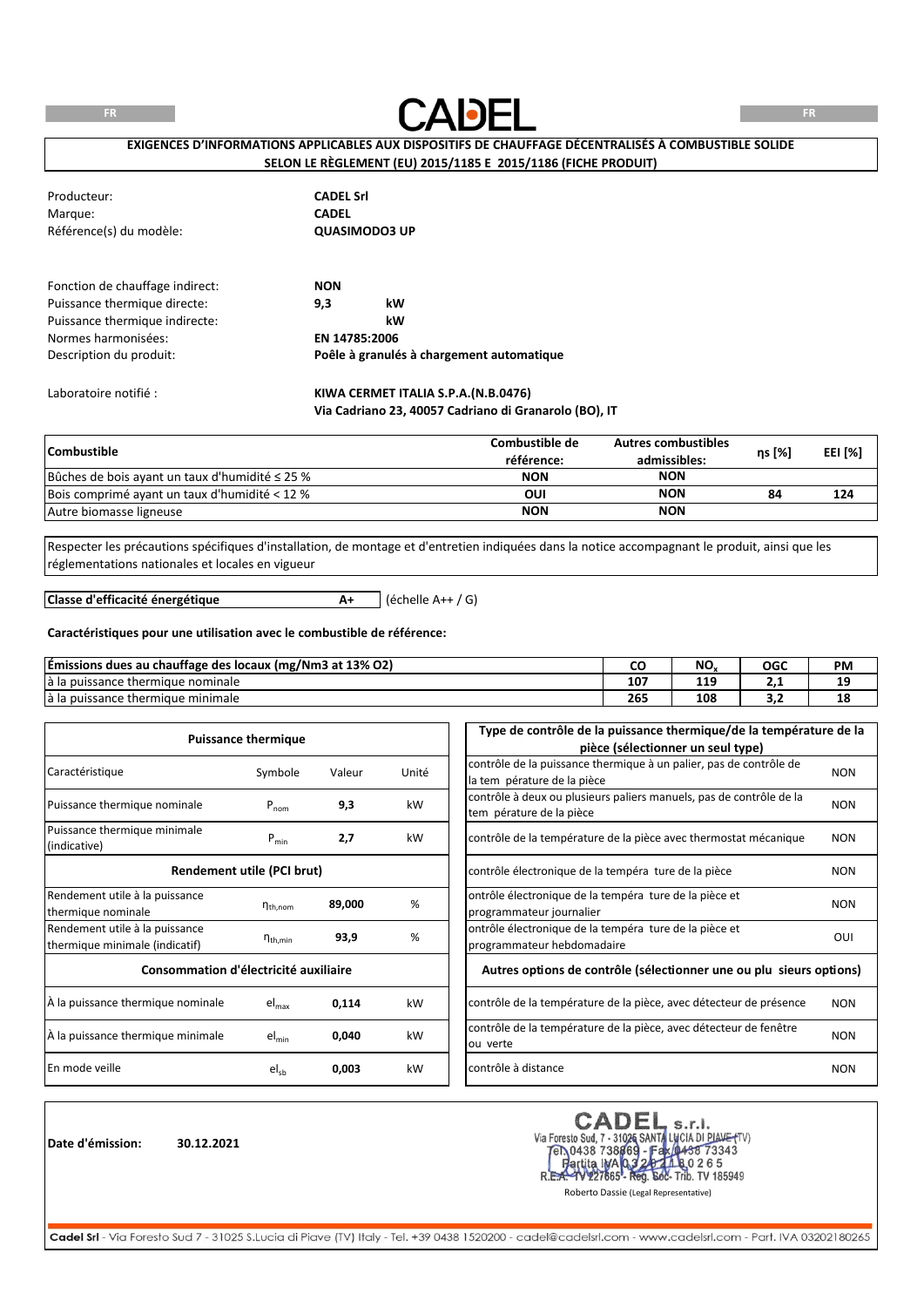|  | i |  |
|--|---|--|
|  |   |  |



# **INFORMATION REQUIREMENTS FOR SOLID FUEL LOCAL SPACE HEATERS**

**ACCORDING TO COMMISSION REGULATIONS (EU) 2015/1185 - (EU) 2015/1186 (PRODUCT FICHE)**

| Manufacturer:     | <b>CADEL Srl</b> |
|-------------------|------------------|
| Trademak:         | <b>CADEL</b>     |
| Model Identifier: | QUASIMODO3 UP    |

| Indirect heating functionality:           | NO.           |                                                  |
|-------------------------------------------|---------------|--------------------------------------------------|
| Direct heat output (space heat output):   | 9.3           | kW                                               |
| Indirect heat output (water heat output): |               | kW                                               |
| CPR harmonised standard:                  | EN 14785:2006 |                                                  |
| Product description:                      |               | Mechanically fed roomheater burning wood pellets |

### Notified Body: **KIWA CERMET ITALIA S.P.A.(N.B.0476) Via Cadriano 23, 40057 Cadriano di Granarolo (BO), IT**

| <b>Fuel</b>                                  | <b>Preferred fuel:</b> | Other suitable fuel(s): | ns [%] | EEI [%] |
|----------------------------------------------|------------------------|-------------------------|--------|---------|
| Log wood, moisture content $\leq$ 25 %       | <b>NO</b>              | NΟ                      |        |         |
| Compressed wood with moisture content < 12 % | YES                    | <b>NO</b>               | 84     | 124     |
| Other woody biomass                          | NΟ                     | <b>NO</b>               |        |         |

Observe the specific precautions for installation, assembly and maintenance indicated in the manual accompanying the product, and the national and local rules in force

**A+** (A++ / G scale) **Energy Efficiency Class**

#### **Characteristics when operating with the preferred fuel:**

| Space heating emissions (mg/Nm3 at 13% O2) | ◡◡  | NO. | OGC | <b>PM</b> |
|--------------------------------------------|-----|-----|-----|-----------|
| at Nominal heat output                     | 107 | 119 |     | 19        |
| at Minimum<br>heat output                  | 265 | 108 | --  | 18        |

| <b>Heat output</b>                                       |                     |        |      | Type of heat output/room temperature control (select one) |                |
|----------------------------------------------------------|---------------------|--------|------|-----------------------------------------------------------|----------------|
| Item                                                     | Symbol              | Value  | Unit | single stage heat output, no room temperature control     | NO.            |
| Nominal heat output                                      | $P_{nom}$           | 9,3    | kW   | two or more manual stages, no room temperature control    | N <sub>O</sub> |
| Minimum heat output (indicative)                         | $P_{min}$           | 2,7    | kW   | with mechanic thermostat room temperature control         | N <sub>O</sub> |
| Useful efficiency (NCV as received)                      |                     |        |      | with electronic room temperature control                  | NO.            |
| Useful efficiency at nominal heat<br>output              | $n_{th,nom}$        | 89,000 | %    | with electronic room temperature control plus day timer   | NO.            |
| Useful efficiency at minimum heat<br>output (indicative) | $n_{\text{th,min}}$ | 93,9   | %    | with electronic room temperature control plus week timer  | <b>YES</b>     |
| <b>Auxiliary electricity consumption</b>                 |                     |        |      | Other control options (multiple selections possible)      |                |
| At nominal heat output                                   | $el_{max}$          | 0,114  | kW   | room temperature control, with presence detection         | N <sub>O</sub> |
| At minimum heat output                                   | $el_{min}$          | 0,040  | kW   | room temperature control, with open window detection      | N <sub>O</sub> |
| In standby mode                                          | $el_{sb}$           | 0,003  | kW   | with distance control option                              | NO.            |

**Issue date: 30.12.2021**

CADEL s.r.l.<br>Via Foresto Sud, 7 - 31026 SANTA LUCIA DI PIAVE (TV)<br>FR.0438 738669 - Fax (1438 73343<br>R.E. - W22765- Rep. 602- Trib. TV 185949<br>R.E. - W22765- Rep. 602- Trib. TV 185949<br>Roberto Dassie (Legal Representative)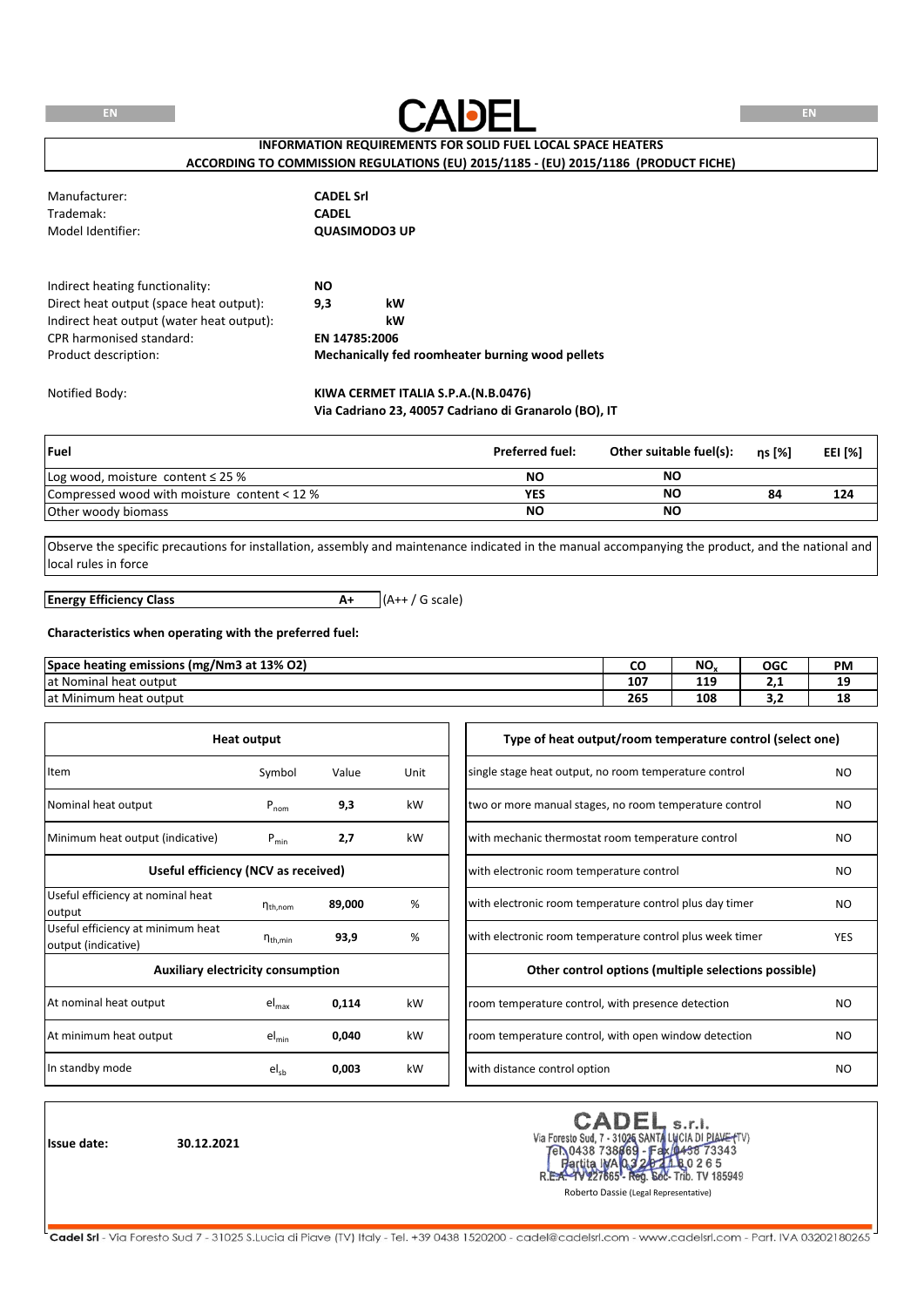

## **INFORMATIE-EISEN VOOR TOESTELLEN VOOR LOKALE RUIMTEVERWARMING DIE VASTE BRANDSTOFFEN GEBRUIKEN VOLGENS VERORDENING (EU) 2015/1185 EN 2015/1186 (PRODUCTKAART)**

| Producent:                           | <b>CADEL Srl</b>                    |
|--------------------------------------|-------------------------------------|
| Merk:                                | <b>CADEL</b>                        |
| Typeaanduiding(en):                  | <b>QUASIMODO3 UP</b>                |
| Indirecteverwarmingsfunctionaliteit: | <b>NEE</b>                          |
| Directe warmteafgifte:               | kW<br>9,3                           |
| Indirecte warmteafgifte:             | kW                                  |
| Geharmoniseerde norm:                | EN 14785:2006                       |
| Productomschrijving:                 | Pilleovn med automatisk ladning     |
| Aangemeld laboratorium:              | KIWA CERMET ITALIA S.P.A.(N.B.0476) |

## **Via Cadriano 23, 40057 Cadriano di Granarolo (BO), IT**

| <b>Brandstof</b>                       | Voorkeurbrandstof: | Andere ge schikte<br>brandstof (fen): | ηs [%] | EEI [%] |
|----------------------------------------|--------------------|---------------------------------------|--------|---------|
| Stamhout, vochtgehalte $\leq$ 25 %     | <b>NEE</b>         | <b>NEE</b>                            |        |         |
| Samengeperst hout, vochtgehalte < 12 % | JA                 | <b>NEE</b>                            | 84     | 124     |
| Andere houtachtige biomassa            | <b>NEE</b>         | <b>NEE</b>                            |        |         |

Neem de specifieke voorzorgsmaatregelen voor installatie, montage en onderhoud in acht die worden vermeld in de handleiding die bij het product wordt geleverd, en de geldende nationale en lokale voorschriften

**Energie-efficiëntieklassen**

 $A+$  (schaal  $A++$  / G)

#### **Kenmerken wanneer uitsluitend de voorkeurbrandstof wordt gebruikt:**

| ; (mg/Nm3 at 13% O2)<br>Uitstoot bii ruimteverwar<br>ming |     | NΟ     | OGC      | PM |
|-----------------------------------------------------------|-----|--------|----------|----|
| teafgifte<br>$\cdots$<br>bij nominale warm                | 107 | 10<br> | <u>.</u> | -- |
| teafgifte<br>$\cdot \cdot$<br>bij minimale<br>: warm      | 265 | 108    | . .      | 18 |

| Warmteafgifte                                               |                      |        |         | Type warmteafgifte/sturing kamertemperatuur<br>(selecteer één)                          |            |
|-------------------------------------------------------------|----------------------|--------|---------|-----------------------------------------------------------------------------------------|------------|
| Item                                                        | Symbool              | Waarde | Eenheid | Eentrapswarmteafgifte, geen sturing van de kamertemperatuur                             | <b>NEE</b> |
| Warmteafgifte                                               | $P_{nom}$            | 9,3    | kW      | Twee of meer handmatig in te stel len trappen, geen sturing van<br>de ka mertemperatuur | <b>NEE</b> |
| Minimale warmteafgifte (in dicatief)                        | $P_{min}$            | 2,7    | kW      | Met mechanische sturing van de ka mertemperatuur door<br>thermostaat                    | <b>NEE</b> |
| Nuttig rendement (NCV als ontvangen)                        |                      |        |         | Met mechanische sturing van de ka mertemperatuur door<br>thermostaat                    | <b>NEE</b> |
| Nuttig rendement bij nominale<br>warmteafgifte              | $n_{\text{th}$ , nom | 89,000 | %       | Met elektronische sturing van de ka mertemperatuur plus dag-<br>tijdschake laar         | <b>NEE</b> |
| Nuttig rendement bij minimale<br>warmteafgifte (indicatief) | $n_{\text{th,min}}$  | 93,9   | %       | Met elektronische sturing van de ka mertemperatuur plus week-<br>tijdscha kelaar        | JA         |
| Aanvullend elektriciteitsverbruik                           |                      |        |         | Andere sturingsopties (meerdere selecties mogelijk)                                     |            |
| Bij nominale warmteafgifte                                  | $el_{max}$           | 0,114  | kW      | Sturing van de kamertemperatuur, met aanwezigheidsdetectie                              | <b>NEE</b> |
| Bij minimale warmteafgifte                                  | $el_{min}$           | 0,040  | kW      | Sturing van de kamertemperatuur,<br>met openraamdetectie                                | <b>NEE</b> |
| In stand-by-modus                                           | $el_{sb}$            | 0,003  | kW      | Met de optie van afstandsbediening                                                      | <b>NEE</b> |

**Uitgavedatum: 30.12.2021**

Via Foresto Sud, 7 - 31026 SANTA LUCIA DI PIAVE (TV)<br>
Ten 0438 738869 - Fax 0438 73343<br>
Partita IMA 032221665 - Rep. 802- Trib. TV 185949<br>
R.E.A. TV 227665 - Reg. 802- Trib. TV 185949<br>
Roberto Dassie (Legal Representative)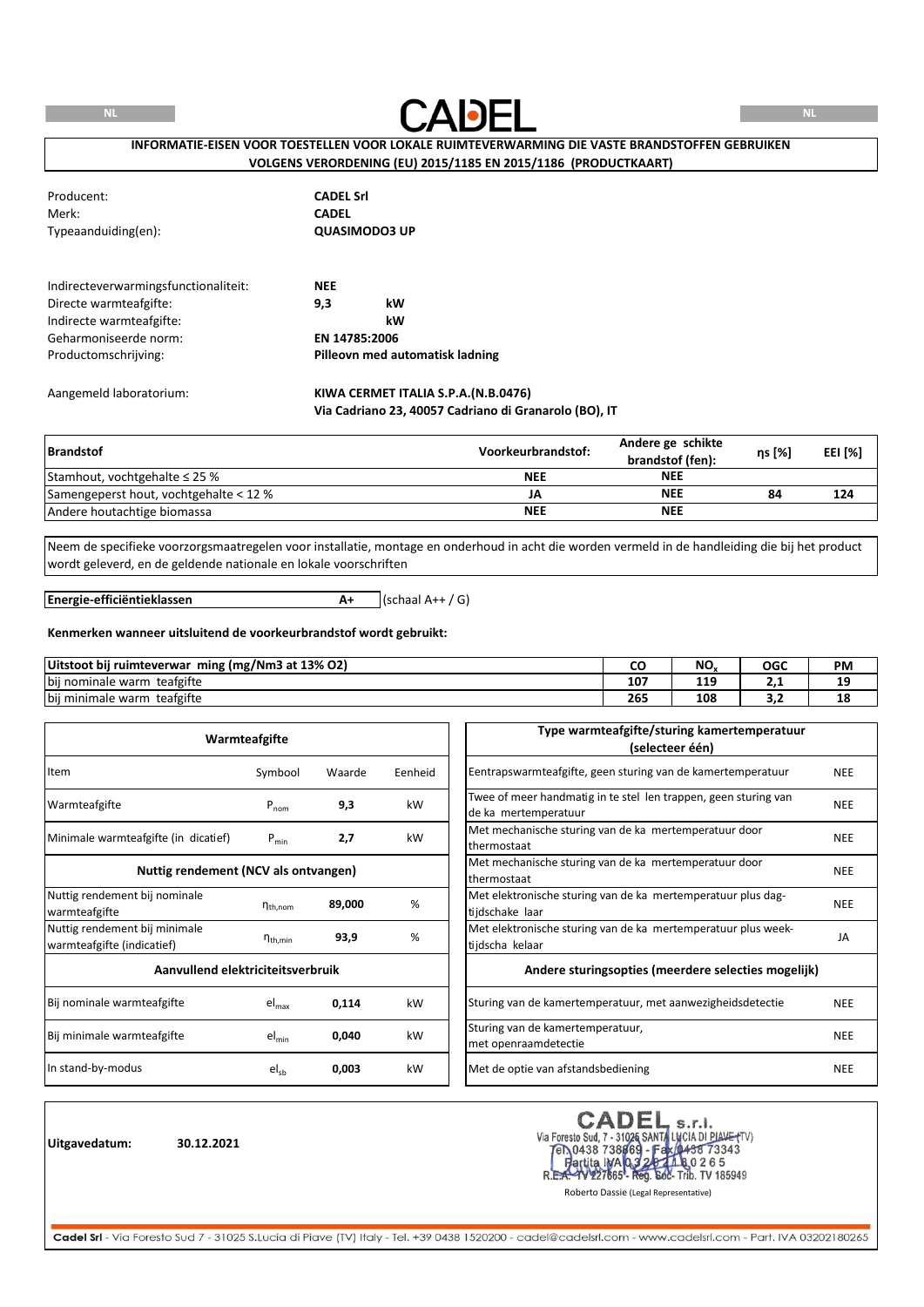**DE**



**DE**

## **ERFORDERLICHE ANGABEN ZU FESTBRENNSTOFF-EINZELRAUMHEIZGERÄTEN GEMÄSS VERORDNUNG (EU) 2015/1185 UND 2015/1186 (PRODUKTDATENBLATT)**

Produzent: **CADEL Srl** Marke: **CADEL** Modellkennung(en):

**QUASIMODO3 UP**

| Indirekte Heizfunktion:  | <b>NEIN</b>   |                                       |
|--------------------------|---------------|---------------------------------------|
| Direkte Wärmeleistung:   | 9.3           | kW                                    |
| Indirekte Wärmeleistung: |               | kW                                    |
| Harmonisierte Norm:      | EN 14785:2006 |                                       |
| Produktbeschreibung:     |               | Pelletofen mit automatischer Beladung |

### Notifiziertes Labor: **KIWA CERMET ITALIA S.P.A.(N.B.0476) Via Cadriano 23, 40057 Cadriano di Granarolo (BO), IT**

| <b>Brennstoff</b>                           | <b>Bevorzugter Brennstoff:</b> | Sonstige(r) geeignete(r)<br>Brennstoff(e): | ns [%] | EEI [%] |
|---------------------------------------------|--------------------------------|--------------------------------------------|--------|---------|
| Scheitholz, Feuchtigkeitsgehalt $\leq$ 25 % | <b>NEIN</b>                    | <b>NEIN</b>                                |        |         |
| Pressholz, Feuchtigkeitsgehalt < 12 %       | JA                             | <b>NEIN</b>                                | 84     | 124     |
| Sonstige holzartige Biomasse                | <b>NEIN</b>                    | <b>NEIN</b>                                |        |         |

Die in den entsprechenden Kapiteln der Bedienungsanleitung enthaltenen Warnhinweise und Anweisungen für die Installation und die regelmäßige Wartung befolgen. Beachten Sie die geltenden nationalen und lokalen Vorschriften

**Energieeffizienzklasse**

**A+** (skalieren A++ / G)

#### **Eigenschaften beim ausschließlichen Betrieb mit dem bevorzugten Brennstoff:**

| (mg/Nm3 at 13% O2)<br>Raumheizungs-Emissionen |                 | NO.                    | OGC | <b>PM</b> |
|-----------------------------------------------|-----------------|------------------------|-----|-----------|
| <b>bei</b><br>. .<br>i Nennwärme-leistung     | 10 <sup>7</sup> | 10 <sup>1</sup><br>--- | ـ   | --        |
| i Mindestwärme-leistung<br>bei                | 265             | 108                    | .   | 18        |

| Wärmeleistung                                           |                            |        |         | Art der Wärmeleistung/Raumtemperaturkontrolle<br>(bitte eine Möglichkeit auswählen) |             |
|---------------------------------------------------------|----------------------------|--------|---------|-------------------------------------------------------------------------------------|-------------|
| Angabe                                                  | Symbol                     | Wert   | Einheit | einstufige Wärmeleistung, keine Raumtemperaturkontrolle                             | <b>NEIN</b> |
| Nennwärme-leistung                                      | $P_{nom}$                  | 9,3    | kW      | zwei oder mehr manuell einstellbare Stufen, keine<br>Raumtemperaturkon trolle       | <b>NEIN</b> |
| Mindestwärme-leistung<br>(Richtwert)                    | $P_{min}$                  | 2,7    | kW      | Raumtemperaturkontrolle mit me chanischem Thermostat                                | <b>NEIN</b> |
| Thermischer Wirkungsgrad (auf der Grundlage des NCV)    |                            |        |         | mit elektronischer Raumtemperatur kontrolle                                         | <b>NEIN</b> |
| thermischer Wirkungs grad bei<br>Nennwärme-leistung     | $n_{th,nom}$               | 89,000 | %       | mit elektronischer Raumtemperatur kontrolle und<br>Tageszeitregelung                | <b>NEIN</b> |
| thermischer Wirkungs grad bei<br>Mindest wärme-leistung | $\eta_{\text{th,min}}$     | 93,9   | %       | mit elektronischer Raumtemperatur kontrolle und<br>Wochentagsregelung               | JA          |
|                                                         | <b>Hilfsstromverbrauch</b> |        |         | Sonstige Regelungsoptionen (Mehrfachnennungen möglich)                              |             |
| Bei Nennwärme-leistung                                  | $el_{max}$                 | 0,114  | kW      | Raumtemperaturkontrolle mit Prä senzerkennung                                       | <b>NEIN</b> |
| Bei Mindestwärme-leistung                               | $el_{min}$                 | 0,040  | kW      | Raumtemperaturkontrolle mit Er kennung offener Fenster                              | <b>NEIN</b> |
| Im Bereitschafts-zustand                                | $el_{ch}$                  | 0,003  | kW      | mit Fernbedienungsoption                                                            | <b>NEIN</b> |

**Ausgabedatum: 30.12.2021**

**CADEI** s.r.l. Via Foresto Sud, 7 - 31026 SANTA LUCIA DI PIANE (TV)<br>
Ten 0438 738669 - Fax 0438 73343<br>
Partita IMA 032021 R 80 265<br>
REA-4V227665 - Reg. 66 - Trib. TV 185949

Roberto Dassie (Legal Representative)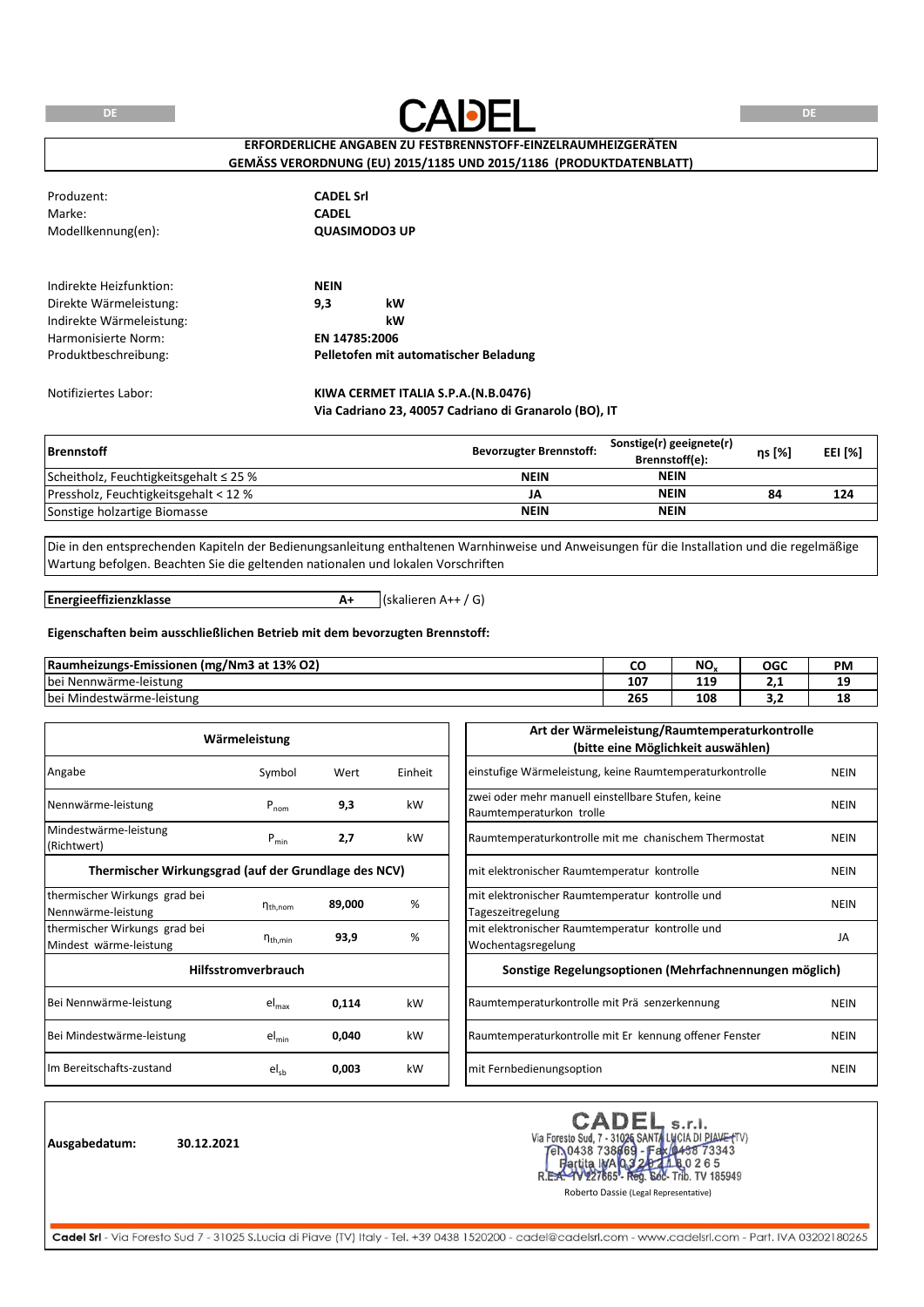

## **REQUISITOS DE INFORMACIÓN QUE DEBEN CUMPLIR LOS APARATOS DE CALEFACCIÓN DE COMBUSTIBLE SÓLIDO SEGÚN REGLAMENTO (UE) 2015/1185 Y 2015/1186 (FICHA DE PRODUCTO)**

| Fabricante:<br>Marca:<br>Identificador(es) del modelo: | <b>CADEL Srl</b><br><b>CADEL</b><br><b>QUASIMODO3 UP</b> |                                       |
|--------------------------------------------------------|----------------------------------------------------------|---------------------------------------|
| Euncionalidad de calefacción indirecta:                | <b>NO</b>                                                |                                       |
| Potencia calorífica directa:                           | 9,3                                                      | kW                                    |
| Potencia calorífica indirecta:                         |                                                          | kW                                    |
| Norma de referencia:                                   | EN 14785:2006                                            |                                       |
| Descripción:                                           |                                                          | Estufa de pellet con carga automática |
| Organismo Notificado:                                  |                                                          | KIWA CERMET ITALIA S.P.A.(N.B.0476)   |

## **Via Cadriano 23, 40057 Cadriano di Granarolo (BO), IT**

| <b>Combustible</b>                                  | Combustible preferido: | Otros com bustibles<br>apropiados: | ns [%] | EEI [%] |
|-----------------------------------------------------|------------------------|------------------------------------|--------|---------|
| Madera en tronco, contenido de hu medad $\leq$ 25 % | NΟ                     | NΟ                                 |        |         |
| Madera comprimida, contenido de humedad < 12 %      |                        | NΟ                                 | 84     | 124     |
| <b>IOtra biomasa leñosa</b>                         | <b>NO</b>              | NΟ                                 |        |         |

Observe las precauciones específicas de instalación, montaje y mantenimiento indicadas en el manual que acompaña al producto y las normativas nacionales y locales vigentes

**A+** (escala A++ / G) **Clase de eficiencia energética**

#### **Características al funcionar exclusivamente con el combustible preferido:**

| Emisiones resultantes de la calefacción de espacios (mg/Nm3 at 13% O2) |     | NO.        | OGC | <b>PM</b> |
|------------------------------------------------------------------------|-----|------------|-----|-----------|
| $\overline{\phantom{a}}$<br>la potencia calorífica nominal             | 107 | 110<br>--- | .   | --        |
| $\overline{\phantom{a}}$<br>la potencia calorífica minima              | 265 | 108        | $-$ | 18        |

| Potencia calorífica                                          |                        |        |        | Tipo de control de potencia calorífica/de temperatura interior<br>(seleccione uno) |            |
|--------------------------------------------------------------|------------------------|--------|--------|------------------------------------------------------------------------------------|------------|
| Parámetro                                                    | Símbolo                | Valor  | Unidad | Potencia calorífica de un solo nivel, sin control de temperatura<br>interior       | NO.        |
| Potencia calorífica nominal                                  | $P_{nom}$              | 9,3    | kW     | Dos o más niveles manuales, sin control de temperatura interior                    | NO.        |
| Potencia calorífica mínima<br>(indicativa)                   | $P_{min}$              | 2,7    | kW     | Con control de temperatura interior mediante termostato<br>mecánico                | NO.        |
| Eficiencia útil (PCN de fábrica)                             |                        |        |        | Con control electrónico de temperatura interior                                    | NO.        |
| Eficiencia útil a potencia calorífica<br>nominal             | $n_{th,nom}$           | 89,000 | %      | Con control electrónico de tempera tura interior y temporizador<br>diario          | NO.        |
| Eficiencia útil a potencia calorífica<br>mínima (indicativa) | $\eta_{\text{th,min}}$ | 93,9   | %      | Con control electrónico de tempera tura interior y temporizador<br>semanal         | <b>YES</b> |
| Consumo auxiliar de electricidad                             |                        |        |        | Otras opciones de control (pueden seleccionarse va rias)                           |            |
| A potencia calorífica nominal                                | $el_{max}$             | 0,114  | kW     | Control de temperatura interior con detección de presencia                         | NO.        |
| A potencia calorífica mínima                                 | $el_{min}$             | 0,040  | kW     | Control de temperatura interior con detección de ventanas<br>abiertas              | NO.        |
| En modo de espera                                            | $el_{sb}$              | 0,003  | kW     | Con opción de control a distancia                                                  | NO.        |

**Fecha de emisión: 30.12.2021**

CADEI s.r.l. Via Foresto Sud, 7 - 31026 SANTA LUCIA DI PIAVE (TV)<br>Tel 0438 738869 - Fax 0438 73343 ta IWA 0.3 20 1 h 8.0 2 6 5<br>1227665 - Reg. Soc- Trib. TV 185949 artita IMA 03 R.E

Roberto Dassie (Legal Representative)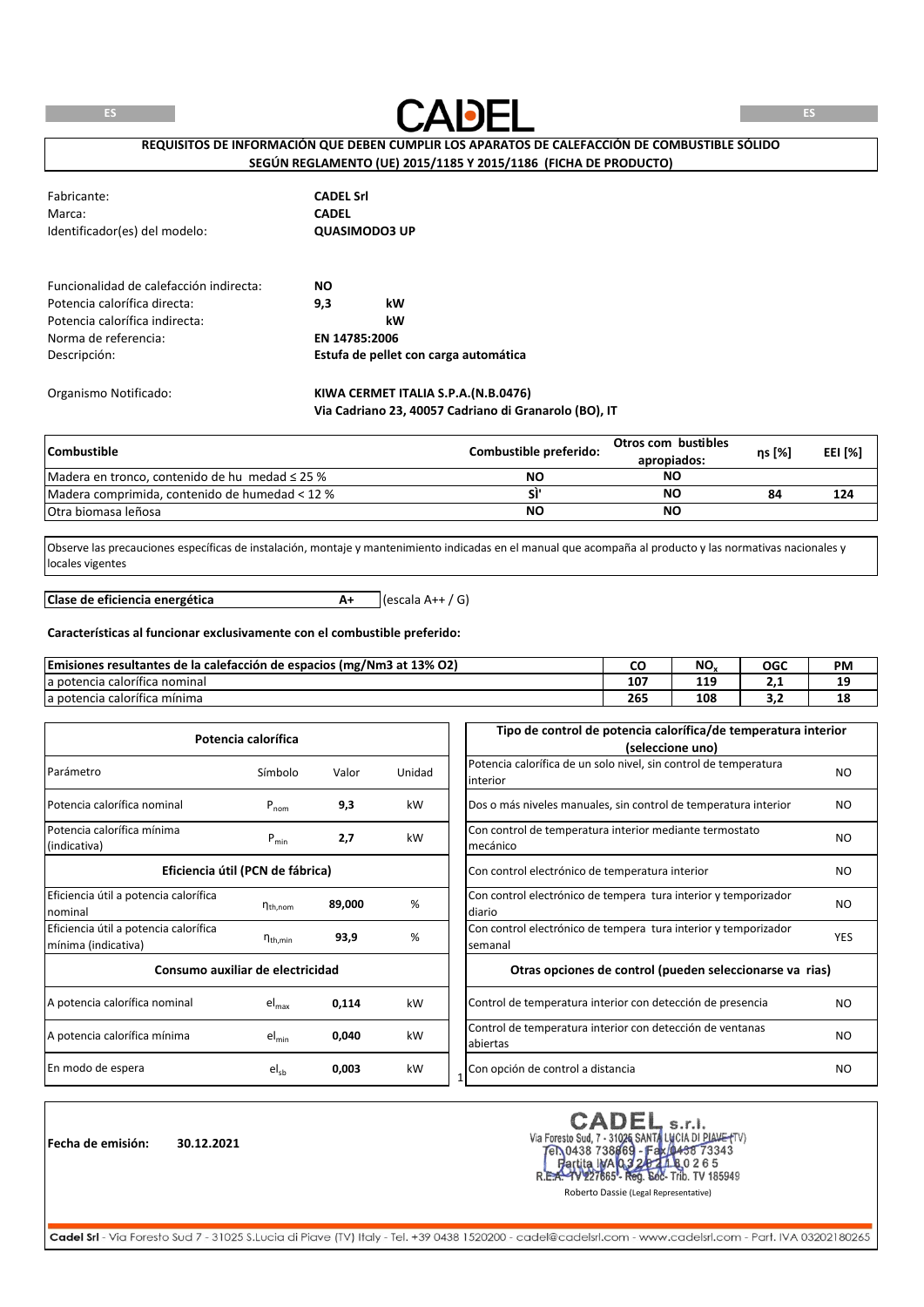

**REQUISITOS DE INFORMAÇÃO PARA AQUECEDORES DE AMBIENTE LOCAL A COMBUSTÍVEL SÓLIDO DE ACORDO COM O REGULAMENTO (UE) 2015/1185 E 2015/1186 (FICHA DE PRODUTO)**

| Produtor:<br>Marca:<br>Identificador(es) de modelo: | <b>CADEL Srl</b><br><b>CADEL</b> | <b>QUASIMODO3 UP</b>                                  |
|-----------------------------------------------------|----------------------------------|-------------------------------------------------------|
| Funcionalidade de aquecimento indireto:             | NÃO                              |                                                       |
| Potência calorífica direta:                         | 9,3                              | kW                                                    |
| Potência calorífica indireta:                       |                                  | kW                                                    |
| padrão harmonizado:                                 | EN 14785:2006                    |                                                       |
| Descrição do Produto:                               |                                  | Salamandra a pellets com carregamento automático      |
| Laboratório notificado:                             |                                  | KIWA CERMET ITALIA S.P.A.(N.B.0476)                   |
|                                                     |                                  | Via Cadriano 23, 40057 Cadriano di Granarolo (BO), IT |

| <b>Combustível</b>                        | Combustível<br>preferencial: | Outro(s)combustível(ei<br>s) adequado(s): | ηs [%] | EEI [%] |
|-------------------------------------------|------------------------------|-------------------------------------------|--------|---------|
| Toros, teor de humidade $\leq$ 25 %       | NÃO                          | <b>NÃO</b>                                |        |         |
| Madeira prensada, teor de humidade < 12 % | <b>SIM</b>                   | NÃO                                       | 84     | 124     |
| Outra biomassa lenhosa                    | <b>NÃO</b>                   | <b>NÃO</b>                                |        |         |

Observe as precauções específicas de instalação, montagem e manutenção indicadas no manual que acompanha o produto e as regulamentações nacionais e locais em vigor

**A+** (escala A++ / G) **Classe de eficiência energética**

## **Características quando em funcionamento apenas com o combustível preferencial:**

| Emissões resultantes do<br>(mg/Nm3 at 13% O2) ?<br>aquecimento ambiente ( | ີ               | NO. | OGC | <b>PM</b> |
|---------------------------------------------------------------------------|-----------------|-----|-----|-----------|
| $\cdots$<br>là potência calorífica nominal                                | 10 <sup>7</sup> | 119 | .   | 19        |
| $\overline{\phantom{a}}$<br>ja potencia calorífica mínima                 | 265             | 108 | -   | 18        |

| Potência calorífica                                          |                                |        |         | Tipo de potência calorífica/comando da temperatura interior                 |            |  |  |
|--------------------------------------------------------------|--------------------------------|--------|---------|-----------------------------------------------------------------------------|------------|--|--|
|                                                              |                                |        |         | (selecionar uma opção)                                                      |            |  |  |
| Elemento                                                     | Símbolo                        | Valor  | Unidade | Potência calorífica numa fase única, sem comando da temperatura<br>interior | NO.        |  |  |
| Potência calorífica nominal                                  | $P_{nom}$                      | 9,3    | kW      | Em duas ou mais fases manuais, sem comando da temperatura<br>interior       | NO.        |  |  |
| Potência calorífica mínima<br>(indicativa)                   | $P_{min}$                      | 2,7    | kW      | Com comando da temperatura inte rior por termóstato mecânico                | <b>NO</b>  |  |  |
|                                                              | Eficiência útil (PCI recebido) |        |         | Com comando eletrónico da temperatura interior                              | NO.        |  |  |
| Eficiência útil à potência calorífica<br>nominal             | $n_{\text{th}$ , nom           | 89,000 | %       | Com comando eletrónico da temperatura interior e temporizador<br>diário     | <b>NO</b>  |  |  |
| Eficiência útil à potência calorífica<br>mínima (indicativa) | $\eta_{\text{th,min}}$         | 93,9   | %       | Com comando eletrónico da temperatura interior e temporizador<br>semanal    | <b>YES</b> |  |  |
| Consumo de eletricidade auxiliar                             |                                |        |         | Outras opções de comando (seleção múltipla possível)                        |            |  |  |
| À potência calorífica nominal                                | el <sub>max</sub>              | 0,114  | kW      | Comando da temperatura interior, com deteção de presença                    | NO.        |  |  |
| À potência calorífica mínima                                 | $el_{min}$                     | 0,040  | kW      | Comando da temperatura interior, com deteção de janelas abertas             | NO.        |  |  |
| Em estado de vigília                                         | $el_{sb}$                      | 0,003  | kW      | Com opção de comando à distância                                            | NO.        |  |  |

**Data de emissão: 30.12.2021**

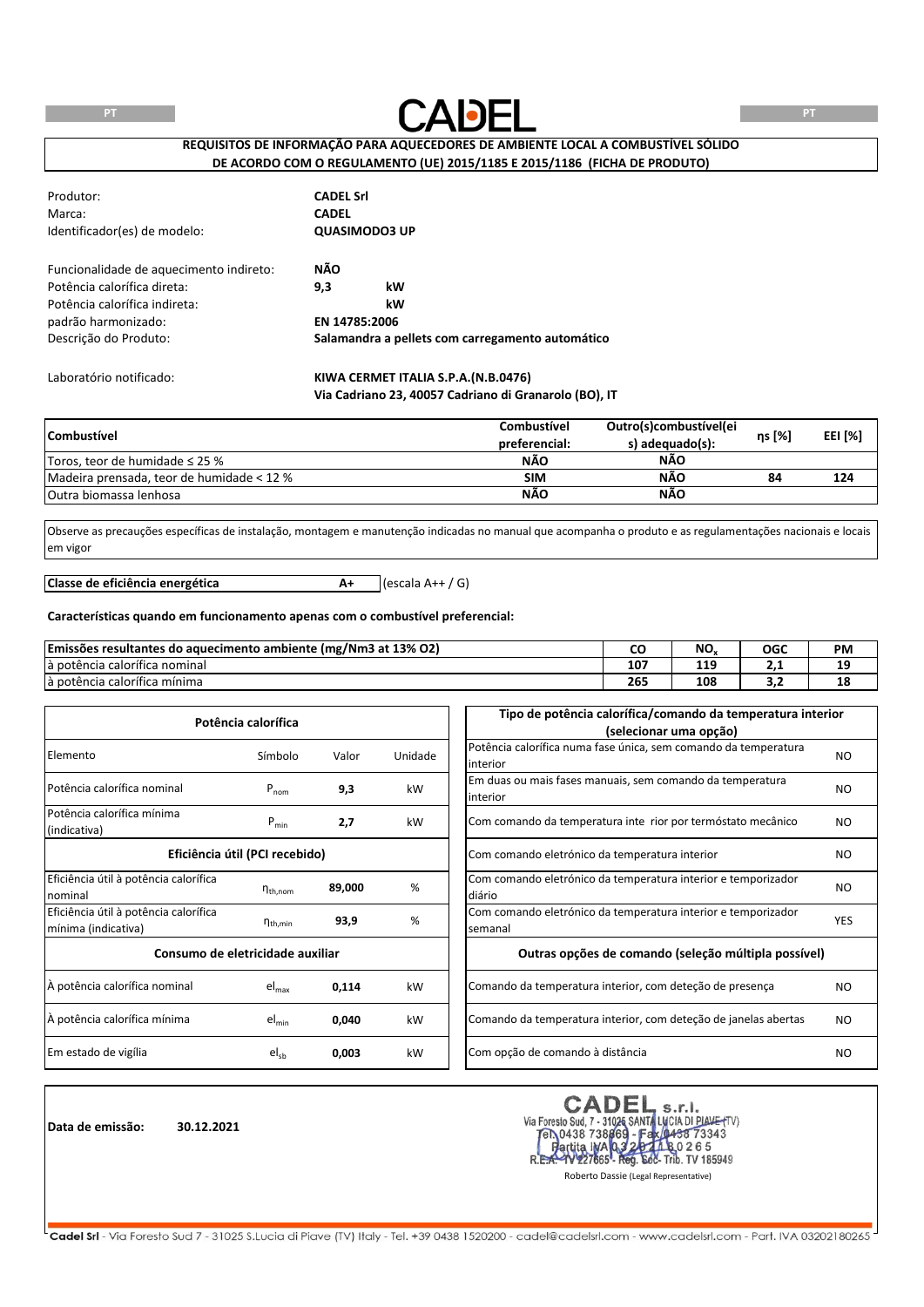**PL**



**PL**

| WYMOGI W ZAKRESIE INFORMACJI DOTYCZACE MIEJSCOWYCH OGRZEWACZY POMIESZCZEŃ NA PALIWA STAŁE ZGODNIE Z ROZPORZADZENIEM (UE) 2015/1185 I |
|--------------------------------------------------------------------------------------------------------------------------------------|
| 2015/1186 (KARTA PRODUKTU)                                                                                                           |

| Producent:                      | <b>CADEL Srl</b> |                                            |  |
|---------------------------------|------------------|--------------------------------------------|--|
| Marka:                          | <b>CADEL</b>     |                                            |  |
| Identyfikator(-y) modelu:       |                  | <b>QUASIMODO3 UP</b>                       |  |
| Funkcja ogrzewania pośredniego: | <b>NIE</b>       |                                            |  |
| Bezpośrednia moc cieplna:       | 9,3              | kW                                         |  |
| Pośrednia moc cieplna:          |                  | kW                                         |  |
| Norma zharmonizowana:           | EN 14785:2006    |                                            |  |
| Opis produktu:                  |                  | Piec na pellet z automatycznym załadunkiem |  |
| Laboratorium notyfikowane:      |                  | KIWA CERMET ITALIA S.P.A.(N.B.0476)        |  |

**Via Cadriano 23, 40057 Cadriano di Granarolo (BO), IT**

| Paliwo                                  | Paliwo zalecane: | Inne odpowiednie<br>paliwo(-a): | ns [%] | EEI [%] |
|-----------------------------------------|------------------|---------------------------------|--------|---------|
| Polana drewna o wilgotności $\leq$ 25 % | <b>NIE</b>       | <b>NIE</b>                      |        |         |
| Drewno prasowane o wilgotności < 12 %   | TAK              | <b>NIE</b>                      | 84     | 124     |
| Ilnna biomasa drzewna                   | <b>NIE</b>       | <b>NIE</b>                      |        |         |

Należy przestrzegać ostrzeżeń i wskazówek dotyczących instalacji oraz okresowej konserwacji podanych w odpowiednich rozdziałach w instrukcji obsługi. Przestrzegaj obowiązujących przepisów krajowych i lokalnych

**A+** (skala A++ / G)

**Klasa efektywności energetyczne**

**Charakterystyka w wypadku eksploatacji przy użyciu wyłącznie paliwa zalecanego:**

| s z miejscowych ogrzewaczy pomieszczeń (mg/Nm3 at 13% O2)<br>Emisie | ີ   | NO.        | OGC | <b>PM</b> |
|---------------------------------------------------------------------|-----|------------|-----|-----------|
| Torzy nominalnej mocy ciepl<br>nei                                  | 107 | 110<br>--- | .   | --        |
| Tprzy minimalnej mocy ciepl<br>ne                                   | 265 | 108        | --- | 18        |

|                                                         | Moc cieplna         |            |           | Rodzaj mocy cieplnej/regulacja temperatury w pomieszczeniu<br>(należy wybrać jedną opcję) |            |
|---------------------------------------------------------|---------------------|------------|-----------|-------------------------------------------------------------------------------------------|------------|
| Parametr                                                | Oznaczenie          | Oznaczenie | Jednostka | ednostopniowa moc cieplna bez re gulacji temperatury w<br>pomieszczeniu                   | <b>NIE</b> |
| Nominalna moc cieplna                                   | $P_{nom}$           | 9,3        | kW        | co najmniej dwa ręczne stopnie bez regulacji temperatury w<br>pomieszczeniu               | <b>NIE</b> |
| Minimalna moc cieplna (orientacyjna)                    | $P_{min}$           | 2,7        | kW        | mechaniczna regulacja temperatury<br>w pomieszczeniu za pomocą termostatu                 | <b>NIE</b> |
| Sprawność użytkowa (wartość opałowa w stanie ro boczym) |                     |            |           | elektroniczna regulacja temperatury w pomieszczeniu                                       | <b>NIE</b> |
| Sprawność użytkowa przy nominalnej<br>mocy cieplnej     | $n_{th,nom}$        | 89,000     | %         | elektroniczna regulacja temperatury w pomieszczeniu i sterownik<br>dobowy                 | <b>NIE</b> |
| Sprawność użytkowa przy minimalnej<br>mocy cieplnej     | $n_{\text{th,min}}$ | 93,9       | %         | elektroniczna regulacja temperatury w pomieszczeniu i sterownik<br>tygodniowy             | <b>TAK</b> |
| Zużycie energii elektrycznej na potrzeby własne         |                     |            |           | Inne opcje regulacji (można wybrać kilka)                                                 |            |
| Przy nominalnej mocy cieplnej                           | $el_{max}$          | 0,114      | kW        | regulacja temperatury w pomie szczeniu z wykrywaniem obecnoś                              | <b>NIE</b> |
| rzy minimalnej mocy cieplnej                            | $el_{min}$          | 0,040      | kW        | egulacja temperatury w pomieszczeniu z wykrywaniem otwartego<br>okna                      | <b>NIE</b> |
| W trybie czuwania                                       | $el_{sb}$           | 0,003      | kW        | opcja regulacji na odległość                                                              | <b>NIE</b> |

**Data wydania: 30.12.2021**

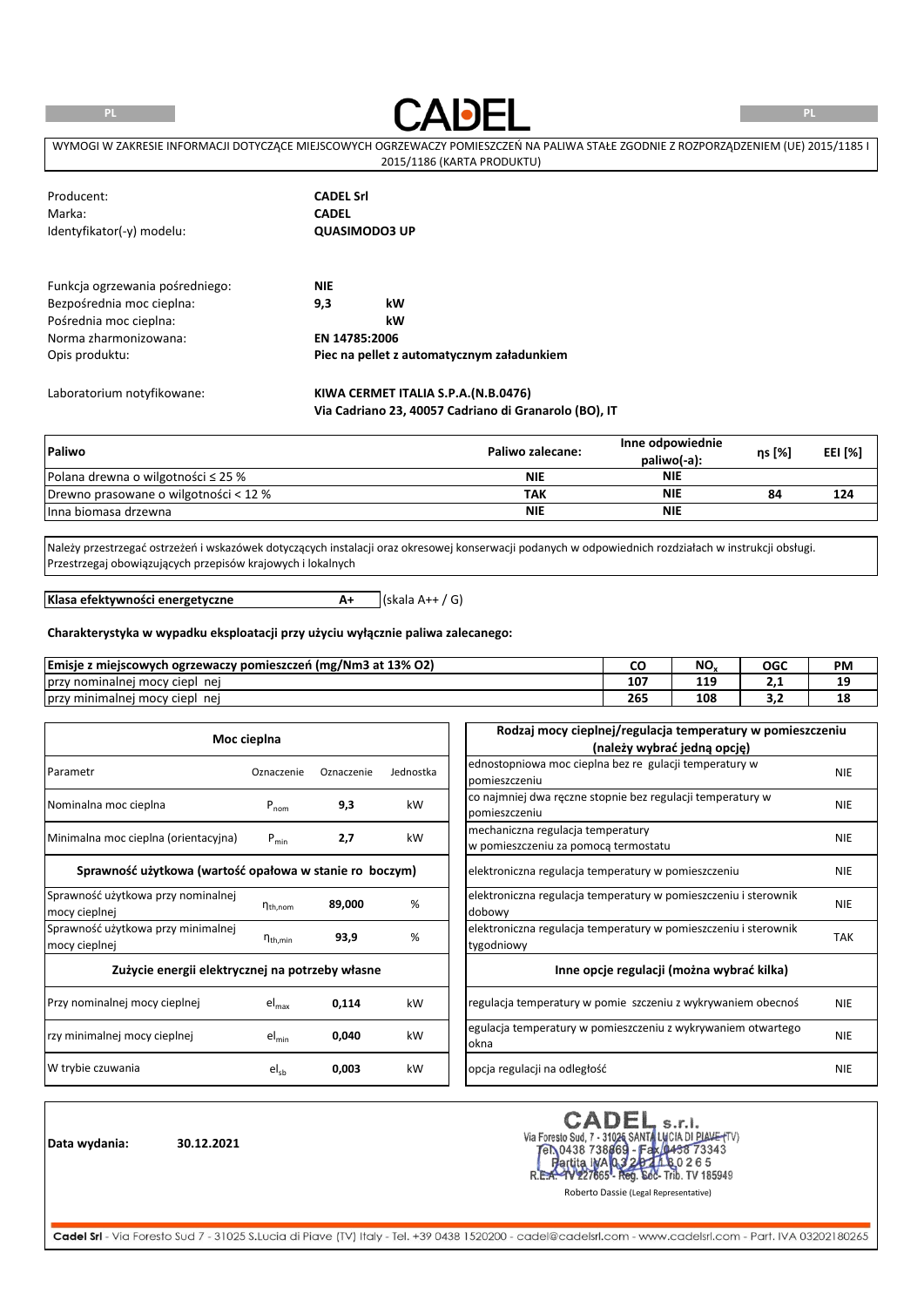

## **ΠΛΗΡΟΦΟΡΙΕΣ ΓΙΑ ΤΟΠΙΚΕΣ ΣΥΣΚΕΥΕΣ ΘΕΡΜΑΝΣΗΣ ΠΕΡΙΒΑΛΛΟΝΤΟΣ ΣΤΕΡΕΩΝ ΚΑΥΣΙΜΩΝ**

## **(ΕΕ) 2015/1185 - (ΕΕ) 2015/1186 (ΔΕΛΤΊΟ ΠΡΟΪΌΝΤΟΣ)**

| Παραγωγός:<br>Μάρκα:<br>Αναγνωριστικό μοντέλου:       | <b>CADEL Srl</b><br><b>CADEL</b><br><b>QUASIMODO3 UP</b> |
|-------------------------------------------------------|----------------------------------------------------------|
| Λειτουργία έμμεσης θέρμανσης:<br>Άμεση θερμική ισχύς: | ΌΧΙ<br>9,3<br>kW                                         |
| Έμμεση θερμική ισχύς:                                 | kW                                                       |
| Εναρμονισμένο πρότυπο:                                | EN 14785:2006                                            |
| Περιγραφή:                                            | Σόμπα πέλλετ με αυτόματη φόρτωση                         |
| Κοινοποιημένος οργανισμός:                            | KIWA CERMET ITALIA S.P.A. (N.B.0476)                     |

**Via Cadriano 23, 40057 Cadriano di Granarolo (BO), IT**

| Προτιμώμεν                          | Προτιμώμενο καύσιμο | Άλλο κατάλληλο<br>καύσιμο: | ηs [%] | EEI [%] |
|-------------------------------------|---------------------|----------------------------|--------|---------|
| Κορμοτεμάχια με υγρασία $\leq 25\%$ | ΌΧΙ                 | ΌΧΙ                        |        |         |
| Συμπιεσμένο ξύλο με υγρασία < 12 %  | ΌΧΙ                 | ΌΧΙ                        | 84     | 124     |
| Άλλη ξυλώδης βιομάζα                | ΌΧΙ                 | ΌΧΙ                        |        |         |

Τηρείστε τις συγκεκριμένες προφυλάξεις για την εγκατάσταση, τη συναρμολόγηση, τη χρήση και τη συντήρηση που υποδεικνύονται στο εγχειρίδιο και στους ισχύοντες εθνικούς και τοπικούς κανονισμούςi

**Κατηγορία ενεργειακής απόδοσης**

**A+** (κλίμακα A++/G)

#### **Χαρακτηριστικά κατά τη λειτουργία αποκλειστικά με το προτιμώμενο καύσιμο:**

| Εκπομπές<br>(mg/Nm3 at 13% O2)<br>ς εποχιακής θέρμανσης χώρου |     | NIC<br>IV. | OGC      | PM |
|---------------------------------------------------------------|-----|------------|----------|----|
| <sup>ή</sup> ισχυ<br>/ ονομαστική<br>ι θερμική<br>στην        | 107 | l 1 O<br>  | <u>.</u> | -- |
| ι θερμική ισχύ<br>στην<br><sup>,</sup> ελάχιστη               | 265 | 108        | . .      | 18 |

|                                           |                     |            |        | Είδος θερμικής ισχύος/ρυθμιστή θερμοκρασίας δωματίου               |            |
|-------------------------------------------|---------------------|------------|--------|--------------------------------------------------------------------|------------|
|                                           | Θερμική ισχύς       |            |        | (να επιλεχθεί μια δυνατότητα)                                      |            |
| Χαρακτηριστικό                            | Σύμβολο             | Αριθμητική | Μονάδα | μονοβάθμια θερμική ισχύς χωρίς ρυθμιστή θερμοκρασίας               | <b>OXI</b> |
|                                           |                     | τιμή       |        | δωματίου                                                           |            |
| Ονομαστική θερμική ισχύς                  |                     | 9,3        | kW     | δύο ή περισσότερες χειροκίνητες βαθμίδες χωρίς ρυθμιστή            | <b>OXI</b> |
|                                           | $P_{nom}$           |            |        | θερμοκρασίας δωματίου                                              |            |
| Ελάχιστη θερμική ισχύς (ενδεικτική)       | $P_{min}$           | 2,7        | kW     | με μηχανικό θερμοστατικό ρυθμιστή θερμοκρασίας δωματίου            | <b>OXI</b> |
| Ωφέλιμη απόδοση (NCV όπως μετρήθηκε)      |                     |            |        | με ηλεκτρονικό θερμοστατικό ρυθμιστή θερμοκρασίας δωματίου         | <b>OXI</b> |
| Ωφέλιμη απόδοση στην ονομαστική           |                     |            |        | με ηλεκτρονικό ρυθμιστή θερμοκρασίας δωματίου και                  |            |
| θερμική ισχύ                              | $n_{th,nom}$        | 89,000     | %      | χρονοδιακόπτη ημέρας                                               | <b>OXI</b> |
| Ωφέλιμη απόδοση στην ελάχιστη             |                     |            |        | με ηλεκτρονικό ρυθμιστή θερμοκρασίας δωματίου και                  |            |
| θερμική ισχύ (ενδεικτική)                 | $n_{\text{th,min}}$ | 93,9       | $\%$   | χρονοδιακόπτη εβδομάδας                                            | NAI        |
| Βοηθητική κατανάλωση ηλεκτρικής ενέργειας |                     |            |        | Άλλες δυνατότητες ρύθμισης (επιτρέπονται πολλές επιλογές)          |            |
| στην ονομαστική θερμική ισχύ              | $el_{max}$          | 0,114      | kW     | ρυθμιστής θερμοκρασίας δωματίου με ανιχνευτή παρουσίας             | <b>NAI</b> |
| στην ελάχιστη θερμική ισχύ                | $el_{min}$          | 0,040      | kW     | ρυθμιστής θερμοκρασίας δωματίου με ανιχνευτή ανοιχτού<br>παραθύρου | <b>NAI</b> |
| Σε κατάσταση αναμονής                     | $el_{sb}$           | 0,003      | kW     | με δυνατότητα ρύθμισης εξ αποστάσεως                               | <b>OXI</b> |

**Ημερομηνία κυκλοφορίας: 30.12.2021**

CADEL S.r.I.<br>Via Foresto Sud, 7 - 31026 SANTA LUCIA DI PIAVE (TV)<br>FR.0438 738669 - Fax (0438 73343<br>R.E.A.- 1V227665 - Reg. 602- Trib. TV 185949<br>Roberto Dassie (Legal Representative) **CADEL**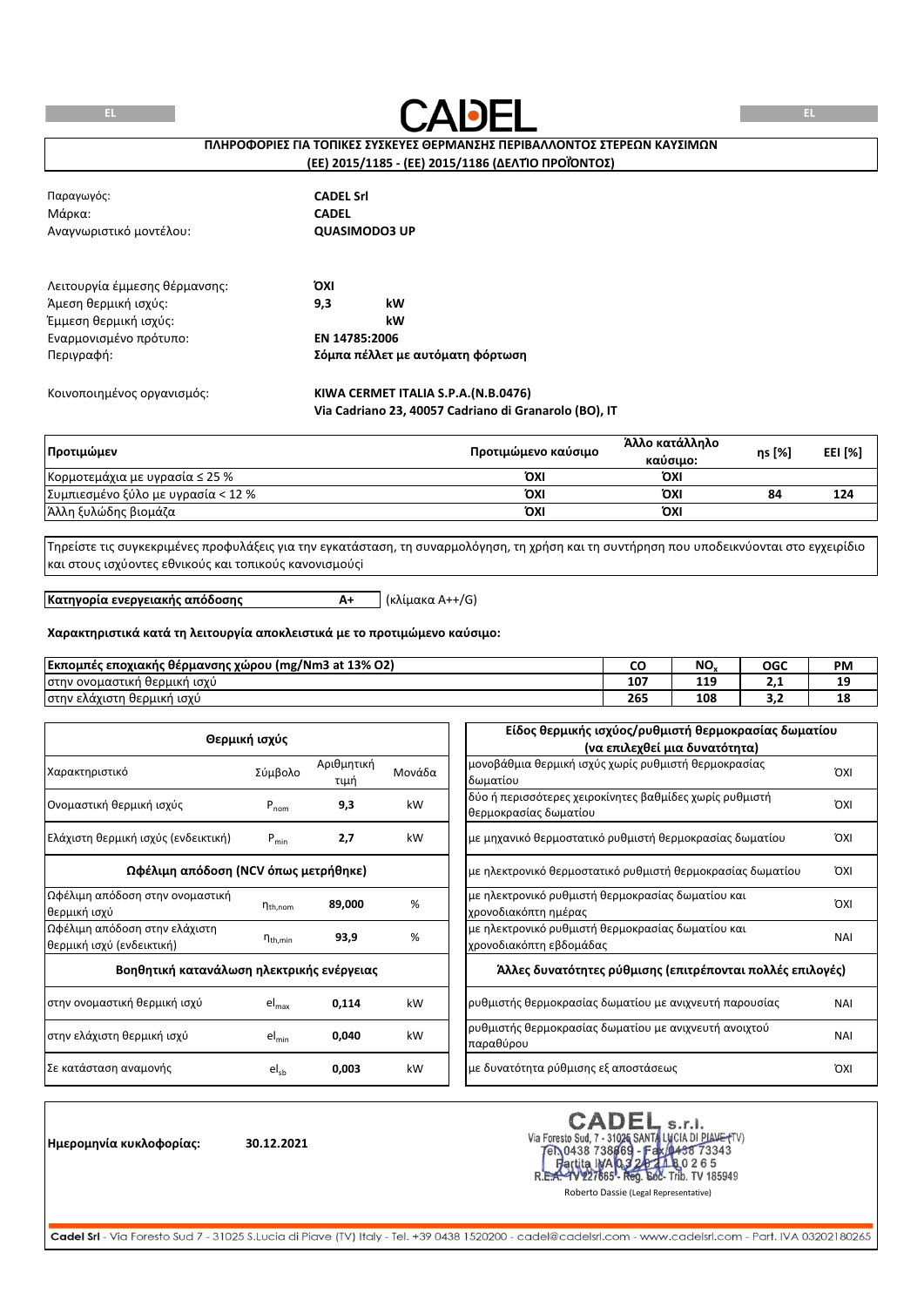**CADEL** 

#### **INFORMATIONER OM LOKALE RUMVARMERE, DER OPVARMER MED FAST BRÆNDSTOF (EU) 2015/1185 - (EU) 2015/1186 (DATABLAD)**

| Fabrikant:<br>Varemærke:<br>Betegnelse af model:                                                                 | <b>CADEL Srl</b><br><b>CADEL</b><br><b>QUASIMODO3 UP</b>                          |
|------------------------------------------------------------------------------------------------------------------|-----------------------------------------------------------------------------------|
| Indirekte varmefunktion:<br>Direkte varmeydelse:<br>Indirekte varmeydelse:<br>Referencestandard:<br>Beskrivelse: | <b>NEJ</b><br>kW<br>9,3<br>kW<br>EN 14785:2006<br>Pilleovn med automatisk ladning |
| Notificeret organ:                                                                                               | KIWA CERMET ITALIA S.P.A.(N.B.0476)                                               |

**Via Cadriano 23, 40057 Cadriano di Granarolo (BO), IT**

| Brændsel                                    |     | Foretrukket brændsel Andet egnet brændsel | ns [%] | EEI [%] |
|---------------------------------------------|-----|-------------------------------------------|--------|---------|
| Brænde med vandindhold $\leq$ 25 %          | NEJ | NEJ                                       |        |         |
| <b>Presset træmed vandindhold &lt; 12 %</b> | NEJ | NE.                                       | 84     | 124     |
| Anden træbiomasse                           | NEJ | <b>NEJ</b>                                |        |         |

Overhold de specielle forholdsregler ved installeringen, monteringen, brug og vedligeholdelse, der er indeholdt i manualen samt de nationale og lokale gældende regler

**Energieffektivitetsklasse**

**A+** (skala A++/G)

#### **Egenskaber, når kun det foretrukne brændsel anvendes:**

| , (mg/Nm3 at 13% O2)<br><b>Emissioner ved</b><br>d lokal rumopvarmning. |        | <b>NIC</b><br>טיי | OGC | PM |
|-------------------------------------------------------------------------|--------|-------------------|-----|----|
| l varmevdelse<br>Tved nominel                                           | $10^-$ | 110<br>449<br>__  | .   | -- |
| ved mindste varmeydelse                                                 | 265    | 108               | .   | ᅟᅩ |

|                                                       | Varmeydelse                    |        |       |
|-------------------------------------------------------|--------------------------------|--------|-------|
| Element                                               | Symbol                         | Værdi  | Enhed |
| Nominel varmeydelse                                   | $P_{nom}$                      | 9,3    | kW    |
| Mindste varmeydelse (vejledende)                      | $P_{min}$                      | 2,7    | kW    |
|                                                       | Virkningsgrad (baseret på NCV) |        |       |
| Virkningsgrad ved nominel<br>varmeydelse              | $n_{\text{th}$ , nom           | 89,000 | %     |
| Virkningsgrad ved mindste<br>varmeydelse (vejledende) | $\eta_{\text{th,min}}$         | 93,9   | %     |
|                                                       | Supplerende elforbrug          |        |       |
| Ved nominel varmeydelse                               | $el_{max}$                     | 0,114  | kW    |
| Ved mindste varmeydelse                               | $el_{min}$                     | 0,040  | kW    |
| I standbytilstand                                     | $el_{sb}$                      | 0,003  | kW    |

**Markedsføringsdato: 30.12.2021**

CADEL S.r.I.<br>Via Foresto Sud, 7 - 31026 SANTA LUCIA DI PIAVE (TV)<br>FR.0438 738669 - Fax (0438 73343<br>R.E.A.- 1V227665 - Reg. 602- Trib. TV 185949<br>Roberto Dassie (Legal Representative)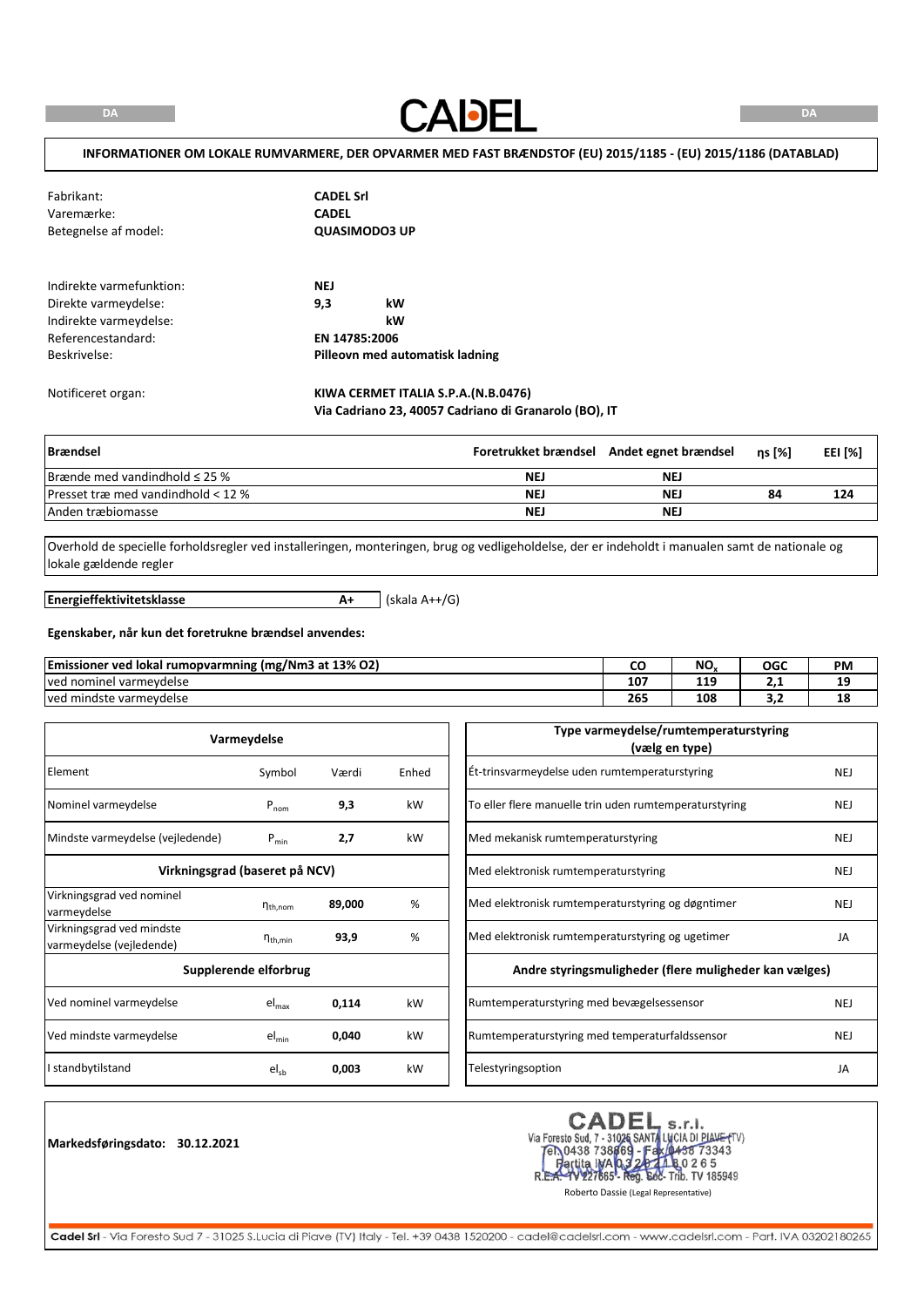**HR**



## **PODACI POTREBNI ZA UREĐAJE ZA LOKALNO GRIJANJE PROSTORA NA KRUTO GORIVO (EU) 2015/1185 E 2015/1186**

## **(INFORMACIJSKI LIST)**

| Proizvođač:<br>Zaštitni znak:<br>Identifikacijska oznaka modela:                                                       | <b>CADEL Srl</b><br><b>CADEL</b><br>QUASIMODO3 UP                                      |
|------------------------------------------------------------------------------------------------------------------------|----------------------------------------------------------------------------------------|
| Funkcija posrednog grijanja:<br>Izravna toplinska snaga:<br>Neizravna toplinska snaga:<br>Prijavljeno tijelo:<br>Opis: | <b>NE</b><br>9,3<br>kW<br>kW<br>EN 14785:2006<br>Peć na pelete s automatskim punjenjem |
| Prijavljeno tijelo:                                                                                                    | KIWA CERMET ITALIA S.P.A.(N.B.0476)                                                    |

|  | Via Cadriano 23, 40057 Cadriano di Granarolo (BO), IT |
|--|-------------------------------------------------------|
|--|-------------------------------------------------------|

| Gorivo                                    | Preferirano gorivo | Druga pogodna goriva: | ns [%] | EEI [%] |
|-------------------------------------------|--------------------|-----------------------|--------|---------|
| Drveni trupci s udjelom vlage $\leq$ 25 % | ΝE                 | <b>NE</b>             |        |         |
| Komprimirano drvo s udielom vlage < 12 %  | <b>NE</b>          | ΝE                    | 84     | 124     |
| Ostala drvna biomasa                      | ΝE                 | <b>NE</b>             |        |         |

Poštujte posebne mjere opreza za ugradnju, montažu, uporabu i održavanje navedene u priručniku i važeće nacionalne i lokalne propise

**Razred energetske učinkovitosti**

**A+** (ljestvica A++/G)

#### **Značajke pri radu samo s preferiranim gorivom:**

| Emisije<br><br>`a prostora (mg/Nm3 at 13% O2)<br>grijanja | - -<br>ີ | NO.    | OGC | <b>PM</b> |
|-----------------------------------------------------------|----------|--------|-----|-----------|
| .<br>i nazivnoj toplinskoj snazi<br>pri                   | 107      | 10<br> | ـ   | --        |
| <br>i toplinskoi snazi<br>pr'<br>'i minimalnoi            | 265      | 108    | .   | 18        |

|                                                 | Toplinska snaga        |            |          | Vrsta toplinske snage/regulacija sobne temperature<br>(odabrati jednu)    |           |
|-------------------------------------------------|------------------------|------------|----------|---------------------------------------------------------------------------|-----------|
| Stavka                                          | Simbol                 | Vrijednost | Jedinica | jednostupanjska predaja topline, bez regulacije sobne temperature         | <b>NE</b> |
| nazivna toplinska snaga                         | $P_{nom}$              | 9,3        | kW       | dva ručna stupnja ili više njih, bez regulacije sobne temperature         | <b>NE</b> |
| minimalna toplinska snaga<br>(referentna)       | $P_{min}$              | 2,7        | kW       | s regulacijom sobne temperature mehaničkim termostatom                    | <b>NE</b> |
| Iskoristivost (na temelju NKV-a)                |                        |            |          | s elektroničkom regulacijom sobne temperature                             | <b>NE</b> |
| iskoristivost pri nazivnoj toplinskoj<br>Isnazi | $n_{\text{th}$ , nom   | 89,000     | %        | s elektroničkom regulacijom sobne temperature i dnevnim<br>uklopnim satom | <b>NE</b> |
| liskoristivost pri nazivnoj toplinskoj<br>snazi | $\eta_{\text{th,min}}$ | 93,9       | %        | s elektroničkom regulacijom sobne temperature i tjednim<br>uklopnim satom | DA        |
| Potrošnja pomoćne električne energije           |                        |            |          | Druge mogućnosti regulacije (moguć odabir više opcija)                    |           |
| pri nazivnoj toplinskoj snazi                   | $el_{max}$             | 0,114      | kW       | regulacija sobne temperature s prepoznavanjem prisutnosti                 | <b>NE</b> |
| pri minimalnoj toplinskoj snazi                 | $el_{min}$             | 0,040      | kW       | regulacija sobne temperature s prepoznavanjem otvorenog<br>prozora        | <b>NE</b> |
| u stanju pripravnosti                           | $el_{sb}$              | 0,003      | kW       | s mogućnošću regulacije na daljinu                                        | DA        |

**Datum izdavanja: 30.12.2021**

CADEL S.r.I.<br>Via Foresto Sud, 7 - 31026 SANTA LUCIA DI PIAVE (TV)<br>FR.0438 738669 - Fax (0438 73343<br>R.E.A.- 1V227665 - Reg. 602- Trib. TV 185949<br>Roberto Dassie (Legal Representative) **CADEL**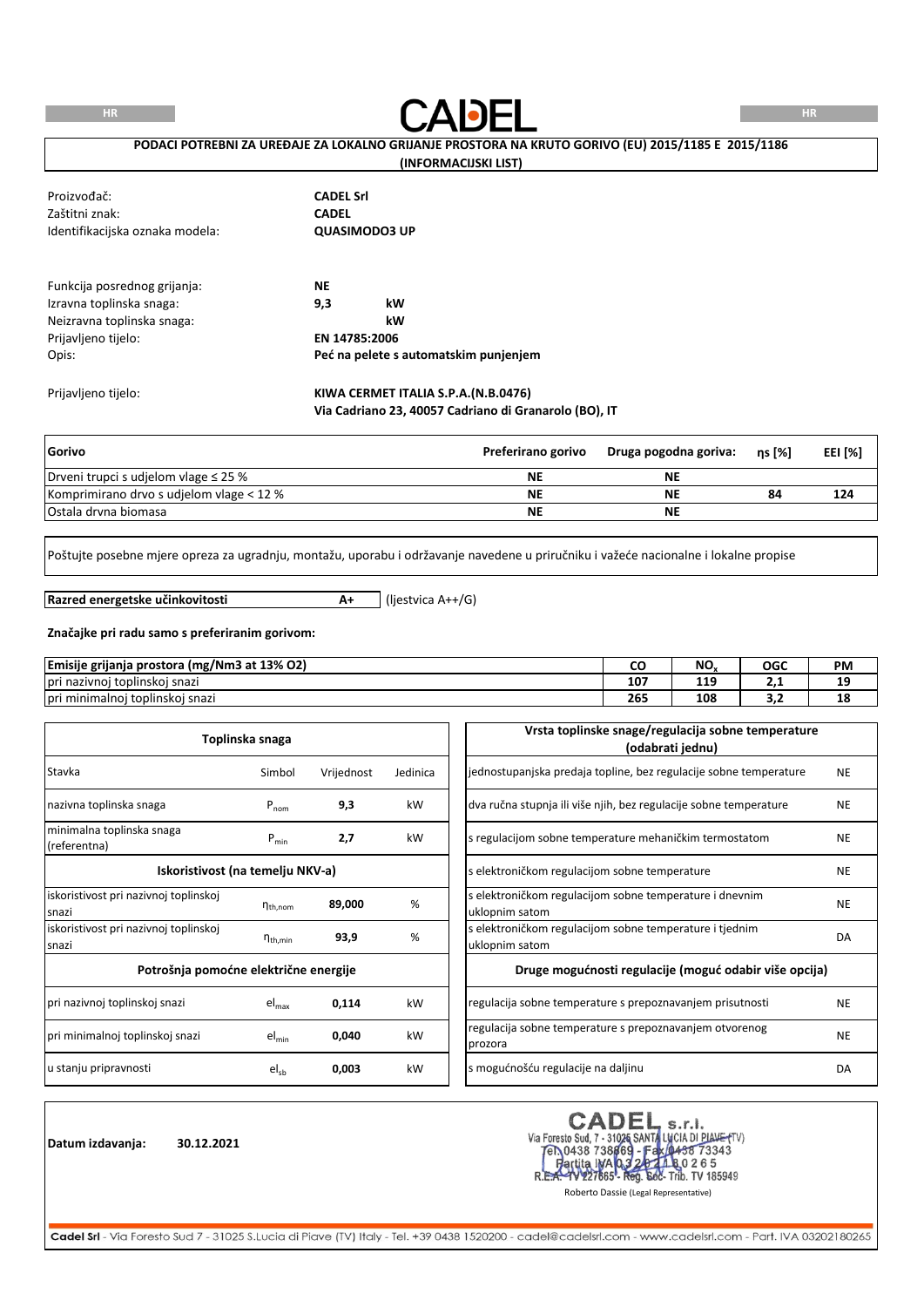**CADEL** 

| Proizvajalec:<br>Znamka:<br>Identifikacija modela: | <b>CADEL Srl</b><br><b>CADEL</b> | <b>QUASIMODO3 UP</b>                   |  |
|----------------------------------------------------|----------------------------------|----------------------------------------|--|
| Posredno ogrevanje:                                | <b>NE</b>                        |                                        |  |
| Neposredna izhodna toplotna moč:                   | 9,3                              | kW                                     |  |
| Posredna izhodna toplotna moč:                     |                                  | kW                                     |  |
| Referenčni standard:                               | EN 14785:2006                    |                                        |  |
| Opis:                                              |                                  | Peč na pelete z avtomatskim polnjenjem |  |
| Priglašeni organ:                                  |                                  | KIWA CERMET ITALIA S.P.A.(N.B.0476)    |  |

| Gorivo                                 | Osnovno gorivo | Druga primerna goriva | $ns$ [%] | EEI [%] |
|----------------------------------------|----------------|-----------------------|----------|---------|
| Polena z vsebnostjo vlage $\leq$ 25 %  | ΝE             | <b>NE</b>             |          |         |
| Stisnien les z vsebnostio vlage < 12 % | ΝE             | <b>NE</b>             | 84       | 124     |
| Druga lesna biomasa                    | ΝE             | <b>NE</b>             |          |         |

**Via Cadriano 23, 40057 Cadriano di Granarolo (BO), IT**

Upoštevajte specifične previdnostne ukrepe za namestitev, sestavljanje, uporabo in vzdrževanje, navedene v navodilih ter lokalne in nacionalne veljavne predpise

**Razred energijske učinkovitosti**

**A+** (lestvica A++/G)

#### **Značilnosti pri delovanju samo z osnovnim gorivom:**

| Emisije pri<br>`*i ogrevanju prostorov (mg/Nm3 at 13% O2)   |                 | NC<br>טיו | OGC | <b>PM</b> |
|-------------------------------------------------------------|-----------------|-----------|-----|-----------|
| $\mathbf{v}$ .<br>Tpri nazivni izhodni toplotni moči        | 10 <sup>7</sup> | 119       | .   | 10<br>--  |
| $\mathbf{v}$ .<br>.<br>Tpri minimalni izhodni toplotni moči | 265             | 108       | .   | 18        |

|                                                             | Izhodna toplotna moč |          |       | Način uravnavanja izhodne toplotne moči/temperature v prostoru                                                            |           |
|-------------------------------------------------------------|----------------------|----------|-------|---------------------------------------------------------------------------------------------------------------------------|-----------|
| Postavka                                                    | Simbol               | Vrednost | Enota | (izberite eno možnost)<br>Z enostopenjskim uravnavanjem izhodne toplotne moči, brez<br>uravnavanja temperature v prostoru | <b>NE</b> |
| Nazivna izhodna toplotna moč                                | $P_{nom}$            | 9,3      | kW    | Z dvema ali več ročno nastavljivimi stopnjami, brez uravnavanja<br>temperature v prostoru                                 | <b>NE</b> |
| Minimalna izhodna toplotna moč<br>(okvirno)                 | $P_{min}$            | 2,7      | kW    | Z uravnavanjem temperature v prostoru z mehanskim<br>termostatom                                                          | <b>NE</b> |
| Izkoristek (NCV, kakor je prejeta)                          |                      |          |       | Z elektronskim uravnavanjem temperature v prostoru                                                                        | <b>NE</b> |
| Izkoristek pri nazivni izhodni toplotni<br>moči             | $n_{th,nom}$         | 89,000   | %     | Z elektronskim uravnavanjem temperature v prostoru z dnevnim<br>časovnikom                                                | <b>NE</b> |
| Izkoristek pri minimalni izhodni<br>toplotni moči (okvirno) | $n_{\text{th,min}}$  | 93,9     | %     | Z elektronskim uravnavanjem temperature v prostoru s tedenskim<br>časovnikom                                              | DA        |
| Dodatna potreba po električni moči                          |                      |          |       | Druge možnosti uravnavanja (izberete lahko več možnosti)                                                                  |           |
| Pri nazivni izhodni toplotni moči                           | $el_{max}$           | 0,114    | kW    | Z uravnavanjem temperature v prostoru z zaznavanjem prisotnosti                                                           | <b>NE</b> |
| Pri minimalni izhodni toplotni moči                         | $el_{min}$           | 0,040    | kW    | Z uravnavanjem temperature v prostoru z zaznavanjem odprtega<br>okna                                                      | <b>NE</b> |
| V stanju pripravljenosti                                    | $el_{sb}$            | 0,003    | kW    | Z možnostjo uravnavanja na daljavo                                                                                        | DA        |

**Datum izdaje: 30.12.2021**

CADEL s.r.l.<br>Via Foresto Sud, 7 - 31026 SANTA LUCIA DI PIAVE (TV)<br>Fen 0438 738669 - Fax (0438 73343<br>Fartita INA 032224 A 80 2 6 5 227665 - Reg. Soc- Trib. TV 185949 R.E

Roberto Dassie (Legal Representative)